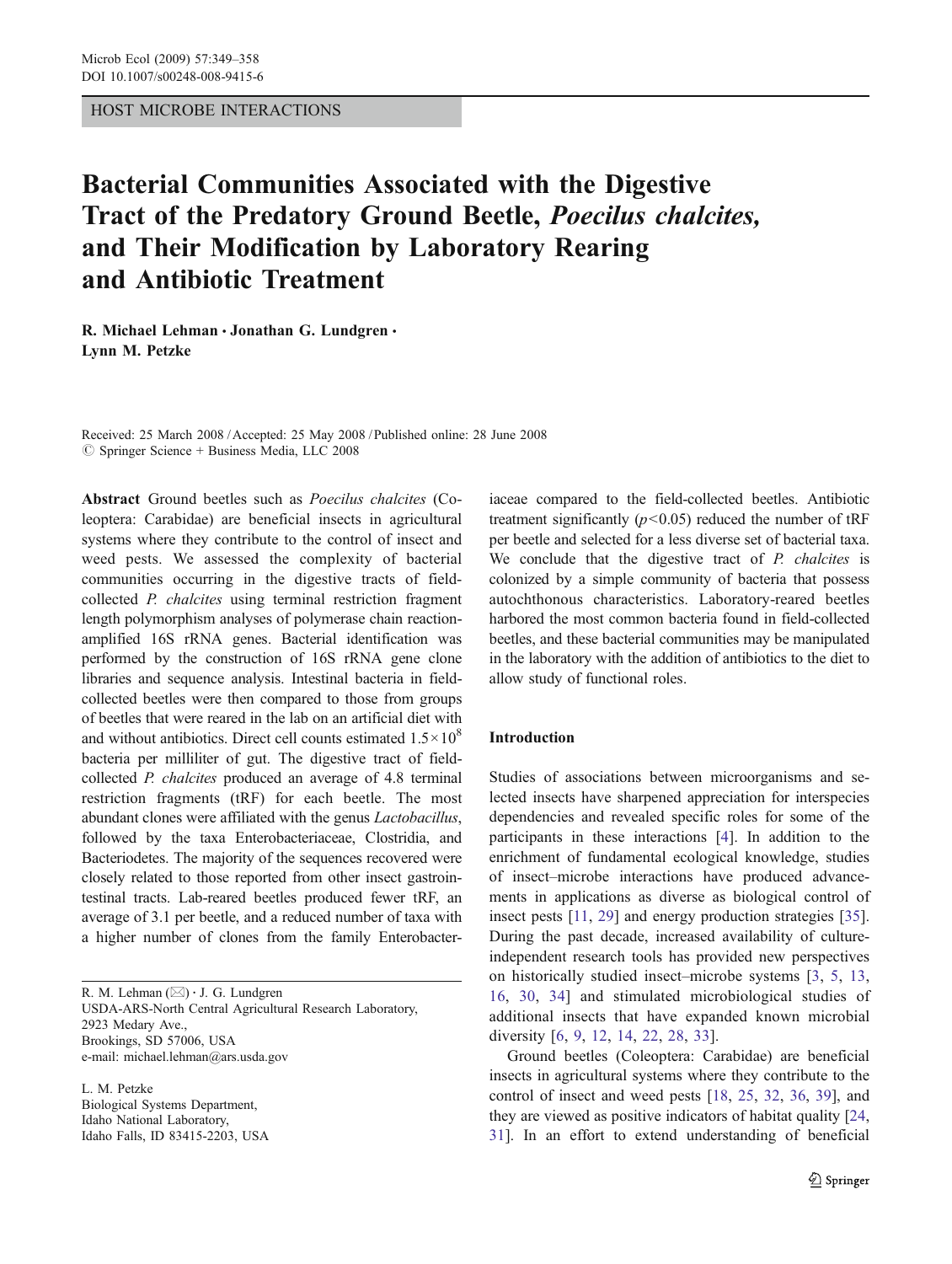ground beetle ecology and the factors that may influence their abundance and fitness, we are investigating the bacterial communities inhabiting their digestive tracts. Previous research on nonpathogenic intestinal bacteria in insects has been reviewed [[10](#page-8-0)], and there is little information regarding Carabidae and none using culture-independent approaches except our own study [\[28](#page-9-0)] that reported the composition of bacterial communities from the digestive tract of two preferentially granivorous ground beetles, Anisodactylus sanctaecrucis and Harpalus pensylvanicus.

A. sanctaecrucis and H. pensylvanicus are common in North American agricultural fields where their granivory results in the reduction of weed seed numbers [\[27](#page-9-0), [36,](#page-9-0) [39](#page-9-0)]. In our prior study, we found that the digestive tracts of individual field-collected beetles within each of these two species had reproducible bacterial gut communities composed of three to six operational taxonomic units [\[28](#page-9-0)]. Preliminary evidence from trials to establish standard labrearing conditions for these two beetles showed that beetles receiving diet-incorporated tetracycline hydrochloride and sorbic acid consumed 40% less weed seeds compared to beetles not receiving antibiotics (J.G. Lundgren, unpublished observations). The addition of antibiotics with diet in lab-reared insects is common practice to preserve food and standardize rearing conditions. Among potential explanations, the association of antibiotics in the diet with reduced feeding suggests a nutritional role for the intestinal bacteria in these two ground beetles. To enable the testing of hypotheses regarding gut bacterial function in these two granivorous ground beetles and its potential relationship with diet, we employed a third ground beetle, Poecilus chalcites, that is strictly predaceous.

P. chalcites is a common predaceous beetle in North American agricultural settings and feeds on other arthropods and their eggs, such as cricket eggs. Standard rearing protocols for P. chalcites have been developed to facilitate its use for testing non-target effects for insecticides including genetically engineered, insect-resistant crops [\[26](#page-9-0)]. During that study, it was found that P. chalcites fed diet-incorporated antibiotics and reared in sterile substrate seldom reached adulthood versus those reared in unsterilized media. Since there are no data on the intestinal bacteria of P. chalcites, we initiated our studies with the following experimental objectives: (1) assess the complexity of bacterial communities in the intestines of field-collected single beetles and the variation in these bacterial communities among individual beetles using terminal restriction fragment length polymorphism (tRFLP) analysis of extracted and polymerase chain reaction (PCR)-amplified 16S rRNA genes, (2) assess the diversity and taxonomic affiliation of bacteria present within field-collected P. chalcites intestines using sequence analysis of amplified 16S rRNA genes, (3) determine the effect of laboratory

beetle rearing on (1) and (2); and (4) determine the effect of antibiotic treatment on (1) and (2).

# Materials and Methods

## Beetle Collection and Handling

Fifty-eight P. chalcites were collected during a 2-week period in July–August of 2005 using dry pit fall traps in a soybean field in Brookings, SD, USA (latitude 44.35° N, longitude 96.81° W). Three groups of beetles were established: (1) "field-collected"—a group of 15 beetles that were freeze-killed and processed immediately following collection from the field, (2) "lab control"—a control group of 20 beetles that were fed an artificial diet [[26\]](#page-9-0) in the laboratory, and (3) "lab treatment"—a treatment group of 20 beetles that were fed the artificial diet with incorporated antibiotics (tetracycline, rifampycin, and sorbic acid,  $0.04\%$  w/w) that are commonly used to preserve artificial insect diets and to cure insects of selected microorganisms. The remaining three beetles were used to estimate total bacterial cell counts in the intestines as described below. All laboratory-reared beetles were sacrificed and processed after 2 weeks in the laboratory. All beetles were submersed in ethanol (70%) and aseptically dissected to remove the complete intestinal tract (fore-, mid-, and hindguts minus the Malpighian tubules) which was surface-sterilized (70% ethanol) and preserved in sterile Ringer's solution (0.75 g NaCl, 0.35 g KCl, 0.28 g CaCl<sub>2</sub> per liter, pH 7.4) at  $-80^{\circ}$ C for direct DNA extraction. Five beetles were lost during lab rearing and dissections, leaving 18 and 17 beetles in the control and antibiotic-treated groups, respectively.

### DNA Extraction

Frozen, excised whole intestines were thawed on ice, washed three times in sterile phosphate-buffered saline (PBS: 1.18 g Na<sub>2</sub>HPO<sub>4</sub>, 0.223 g NaH<sub>2</sub>PO<sub>4</sub>·H<sub>2</sub>0, and 8.5 g NaCl per liter; pH 7.5) and macerated with a sterile polypropylene micropestle. DNA was extracted from each intestine using the BIO101 FastDNA SPIN kit (Qbiogene, Carlsbad, CA, USA) per manufacturer's instructions. Each set of DNA extractions were accompanied by a negative extraction control (no intestine), and results were screened on a 0.7% agarose gel (100 V, 25 min). Extracted DNA was purified with a Microcon YM-30 centrifugal filter (Millipore, Billerica, MA, USA) using the following conditions: 12,000×g, 20 min, 4°C.

## Bacterial Cell Enumerations

The aseptically dissected intestinal tracts from three fieldcollected P. chalcites were fixed in ethanol (70%) and held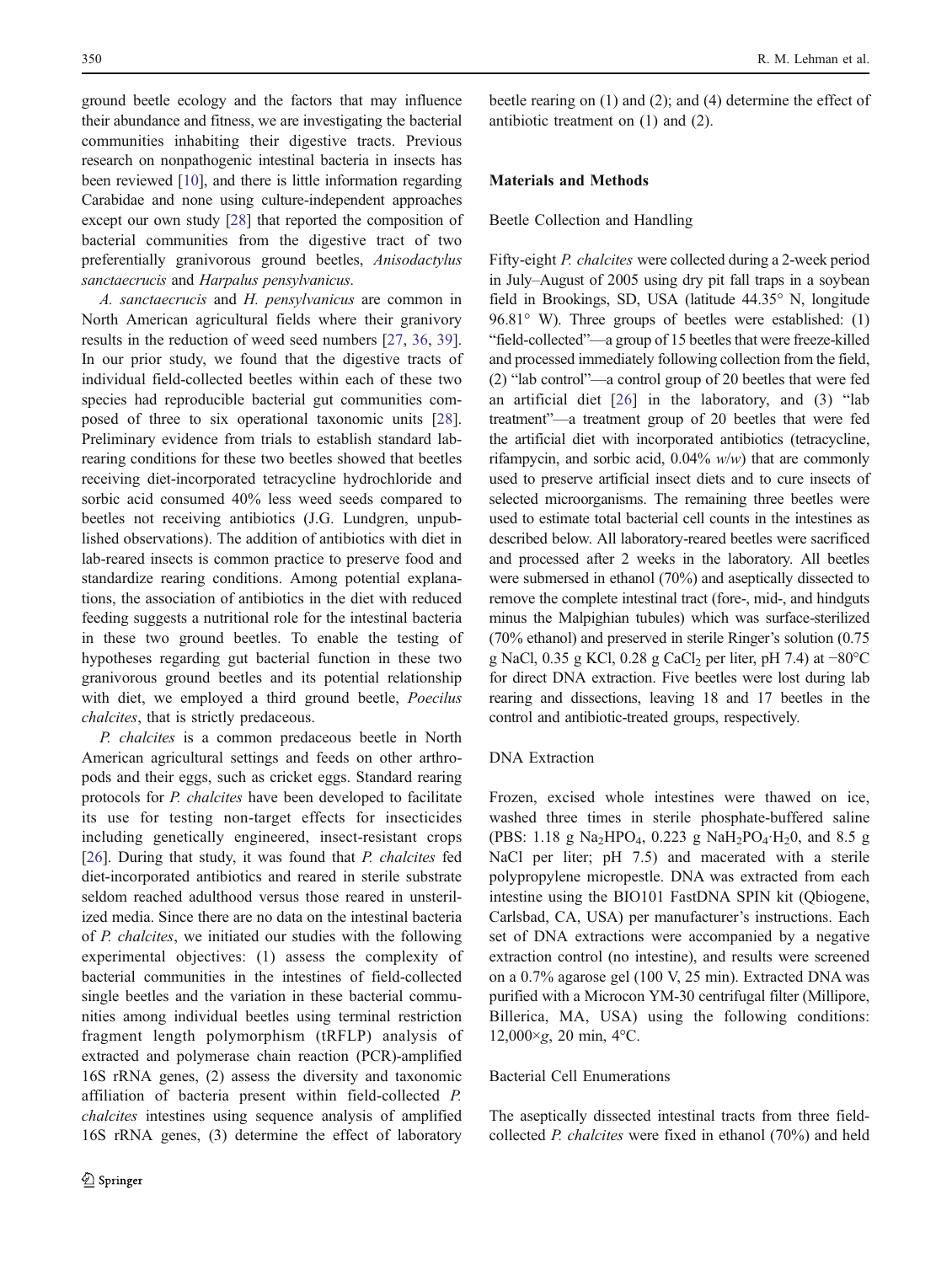at −20°C for estimates of total bacterial cell counts. Each gut was washed in PBS (three times), mascerated with a sterile micropestle, vortexed with 1 ml 0.1% sodium pyrophosphate, sonicated (45 s, 125 W, 47 kHz) on ice, and re-vortexed prior to serial dilution in PBS. Aliquots of the gut suspension were filtered under vacuum onto 0.2-μm pore-size, black, polycarbonate membrane filters with cellulose-acetate support filters [[17\]](#page-8-0). Cells concentrated on filters were stained with DAPI (0.01%, 3 min), washed, dried, and mounted in immersion oil (Cargille FF, Cargille Laboratories, Cedar Grove, NJ, USA) under a glass coverslip. Total bacterial cells were enumerated under epifluorescent illumination using a Leica DM LB2 microscope equipped with a  $\times 100$  objective, 100-W mercury bulb, and filter set for DAPI (Chroma #31000, Chroma Technology, Rockingham, VT, USA). A minimum of five fields and 200 cells were counted or 20 fields when 200 cells were not achieved. Counts were conducted in triplicate for each intestine and averaged.

# Terminally Labeled Restriction Fragment Length Polymorphism

Nearly full-length 16S rRNA genes were PCR-amplified in triplicate from the purified DNA extracted from each gut using universal eubacterial primers 8F (5′-AGAGTTTGA TCCTGGCTCAG-3′) labeled with 6-carboxyfluorescein (FAM) at the 5′ terminus and 1492R (5′-GGTTACCTTGTT ACGACYT-3′) [[21\]](#page-8-0) for tRFLP analysis [[23\]](#page-8-0). PCR reactions (50-μl) were composed of 0.4 mg/l bovine serum albumin (BSA; Roche Diagnostics, Indianapolis, IN, USA), 1× PCR buffer (Promega, Madison, WI, USA), 2 mM MgCl<sub>2</sub>, 0.5 μM of each primer, 1.25 U Taq DNA polymerase (Promega), 0.2 mM each dNTP (Promega), 1 μl template DNA (approximately 25 ng DNA), and molecular-grade water (Promega). PCR amplification was performed in a T-Gradient thermal cycler (Biometra, Goettingen, Germany) using the following conditions: 94°C (4 min); 30 cycles of 94°C (0.5 min), 55°C (0.5 min), 72°C (0.5 min); and a final elongation at 72°C (3 min). PCR products were screened on 1.2% agarose gel (75 V, 45 min) for the expected size product along with a size ladder and positive (Escherichia coli DNA) and negative (reagents only) controls. Triplicate PCR products from each gut were then combined, purified (Wizard PCR preps, Promega), and quantified by absorbance at 260 nm. Combined, FAM-labeled PCR products for each gut were then restricted in triplicate (350 ng product; 10 U Rsa1 and  $1 \times$  NEB1 buffer, New England Biolabs, Beverly, MA, USA; molecular-grade water, Promega) at 37°C (180 min) and terminated at 75°C (20 min). The triplicate digests with positive and negative controls were analyzed by capillary electrophoresis using a G5 filter and LIZ1200 size standards on an ABI Prism 3100 (Applied

Biosystems, Foster, CA, USA) operated under ABI's recommended run parameters. The resulting electropherograms were analyzed with Genemarker 1.5 (SoftGenetics, State College, PA, USA) using the Local Southern method of size calling, a threshold of 40 RFU, a fragment range of 64– 910 bases, and a peak window of 2 bp. Consensus terminal restriction fragment (tRF) profiles for each gut sample were prepared from the triplicate profiles using presence/absence and majority criteria.

## 16S rRNA Gene Clone Libraries

To determine the identity of bacterial populations existing within the digestive tracts of the beetle group, three 16S rRNA gene clone libraries were constructed from pooled DNA extracted from all the individual beetles within a group. Near full-length (approximately 1,450 bases) 16S rRNA gene sequences were amplified in triplicate from the pooled DNA extracts using primers 8F (unlabeled) and 1492R under the conditions and with the controls described previously for tRFLP. Triplicate PCR products (for each library) were combined, quantified (abs 260 nm), purified (Wizard PCR prep; Promega) and cloned into E. coli JM109 competent cells using the pGEM-T Easy Vector System II (Promega) per manufacturer's instructions. Inserts from randomly selected transformed colonies (95 for each library except the antibiotic treatment group which only yielded 40) were re-amplified by the same PCR protocol modified by an initial cell-lysing step (15 min, 99°C) and reduced number (25) of cycles. Clone sequences were screened by restriction fragment length polymorphism (RFLP) analysis using restriction enzymes  $\text{Rsa1}$  (10 U) and *Msp1* (10 U) (New England BioLabs),  $1 \times$  buffer (New England BioLabs), 1 mg/ml BSA (Roche), molecular-grade water (Promega), and 10 μl DNA template in 20 μl reactions at 37°C (90 min) with products resolved on 4% Metaphor agarose (Cambrex) gels. For each RFLP type, several representative clones were selected, plasmid minipreps performed (Montage Miniprep<sub>96</sub>, Millipore), and sequencing reactions were conducted using the primers M13F (5′-TGTAAAACGACGGCCAGT-3′), 530F (5′-GTG CCAGCMGCCGCGG-3′), and 1100F (5′-GCAACGAG CGCAACCC-3′) on an Applied Biosystems 3730xl DNA Analyzer. Nearly full-length sequences were edited and assembled within BioEdit 7.5 freeware [\(http://www.mbio.](http://www.mbio.ncsu.edu/BioEdit/page2.html) [ncsu.edu/BioEdit/page2.html\)](http://www.mbio.ncsu.edu/BioEdit/page2.html) and aligned with ClustalW. Clones representing the same RFLP pattern were grouped under a representative sequenced clone, and these groupings were further consolidated by considering all representative sequences more than 97% similar as within the same operational taxonomic unit  $(OTU_{0.97})$  [[37](#page-9-0)] using the program Grouper 1.0.3 (Andrew Shewmaker, Idaho National Laboratory). Chimeric sequences that were identified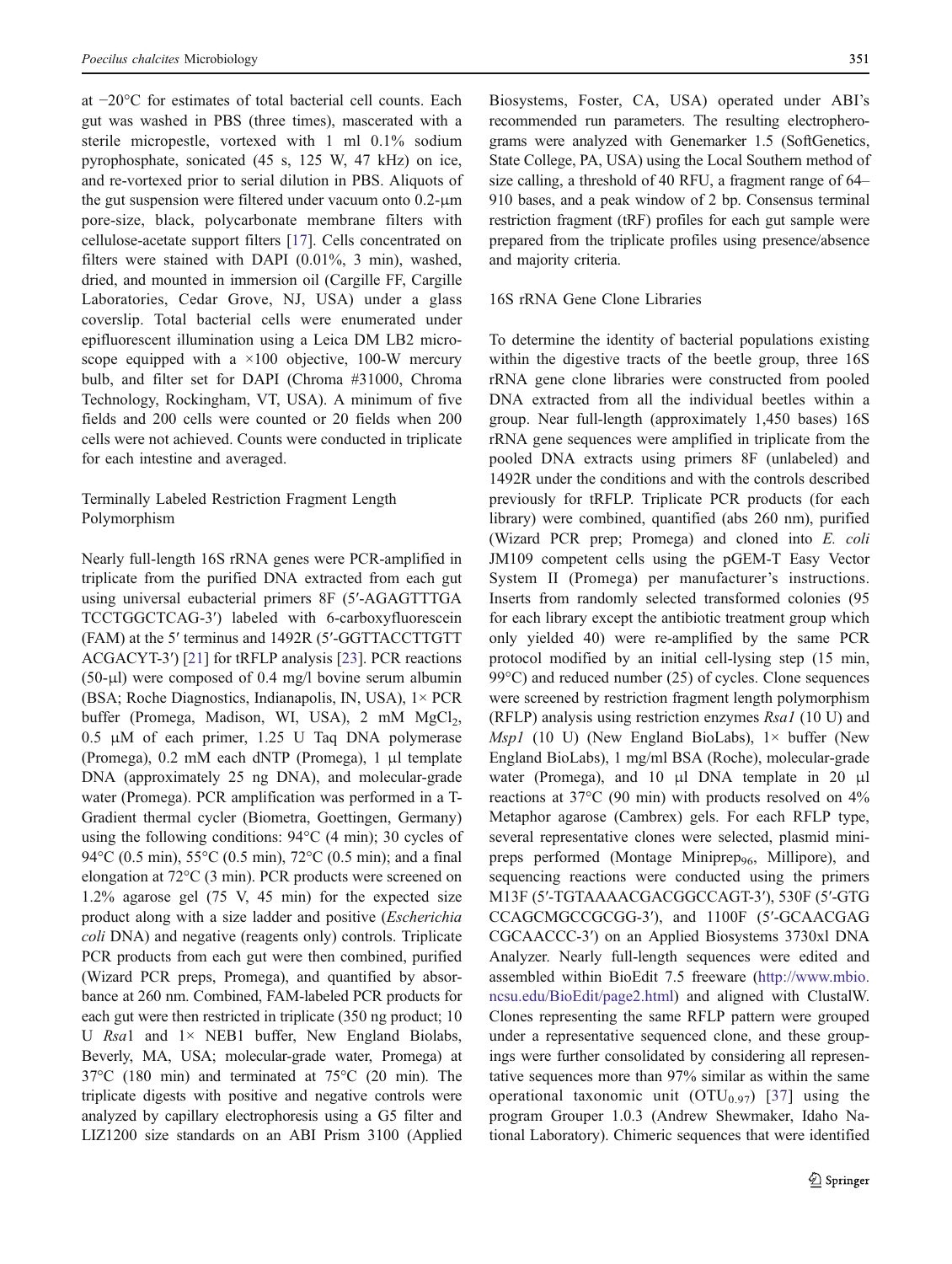following screening with Chimera\_Check ver. 2.7, RDP8.1, Bellerophon, [[20](#page-8-0)], and Mallard [\[2](#page-8-0)] were removed from further consideration. Unique, representative sequences for each  $\text{OTU}_{0.97}$  were compared with entries in the GenBank database using BLASTn [[1](#page-8-0)] to determine the closest database match. Unique sequences were deposited in GenBank under the following accession numbers: EF608508–EF608552. Calculations of diversity indices, the Chao1 estimator and rarefaction curves, were performed using FastGroupII [\[40\]](#page-9-0). The 32 representative clones were also each analyzed using the tRFLP procedures described above.

## Results

# Observations on Gut Structure

The digestive tract of P. chalcites consists of fore-, mid-, and hindgut compartments plus Malpighian tubules. The foregut is well-developed and contains brown fluid likely used during extra-oral digestion. The midgut is lined externally with numerous fingerlike caecae of unknown function. The hindgut is spiraled and is equal in length to the midgut. Malpighian tubules were excised from the dissected guts because they easily became removed during the dissection process and might have caused differential results among the beetles in the final analyses.

Terminally Labeled Restriction Fragment Length Polymorphism Analysis Performed on Individual Beetles

The number of terminal restriction fragments observed within each beetle gut was <10 per beetle for all of the 50 beetles analyzed (Fig. 1). The field-collected beetles had an average of 4.8 ( $\pm$ 2.4, one standard deviation) tRF per gut. The lab control group had a lower average tRF per gut  $(3.1 \pm$ 1.7) than the field-collected group, although this difference was not statistically significant  $(p=0.097,$  one-way analysis of variance of square-root transformed data, Tukey's post hoc test). Beetles from the lab treatment group averaged only 1.6 tRF per gut, which was significantly less than the fieldcollected ( $p<0.001$ ) and lab control ( $p=0.040$ ) groups. No tRF peaks were identified for three of the beetles receiving antibiotics.

A total of 23 unique tRF were observed to occur in at least one beetle within the field-collected group (Fig. [2](#page-4-0)). Of these 23 tRF, 11 were observed in only one beetle. From the remaining 12 tRF, there were three tRF (892, 311, and 417) that occurred in at least 50% of the beetles. The beetles in the lab control group had a total of 17 tRF that included the most abundant 12 tRF from the field-collected group with the exception of 911, only three of the 11 least abundant tRF, and five tRF were that had not been previously



Figure 1 The distribution of bacterial terminal restriction fragments per beetle. a Field-collected beetles  $(n=15)$ ; **b** lab control (no antibiotic) beetles ( $n=18$ ); and **c** lab treatment beetles ( $n=17$ )

observed. The three tRF (892, 311, and 417) that were most common in the field-collected group were still present in the lab control group; however, tRF 883 and 872 occurred in the highest proportion of these beetles that were reared in the laboratory. Only eight tRF were observed from all the beetles reared in the lab that received antibiotics with their diet (lab treatment). Of these eight tRF, tRF 417 and 883 were most abundant, and only one tRF had not been previously observed (475), and it occurred in only one beetle.

Using a Jaccard similarity coefficient to indicate the number of shared bacterial tRF between beetle groups, the highest similarity was between field-collected and lab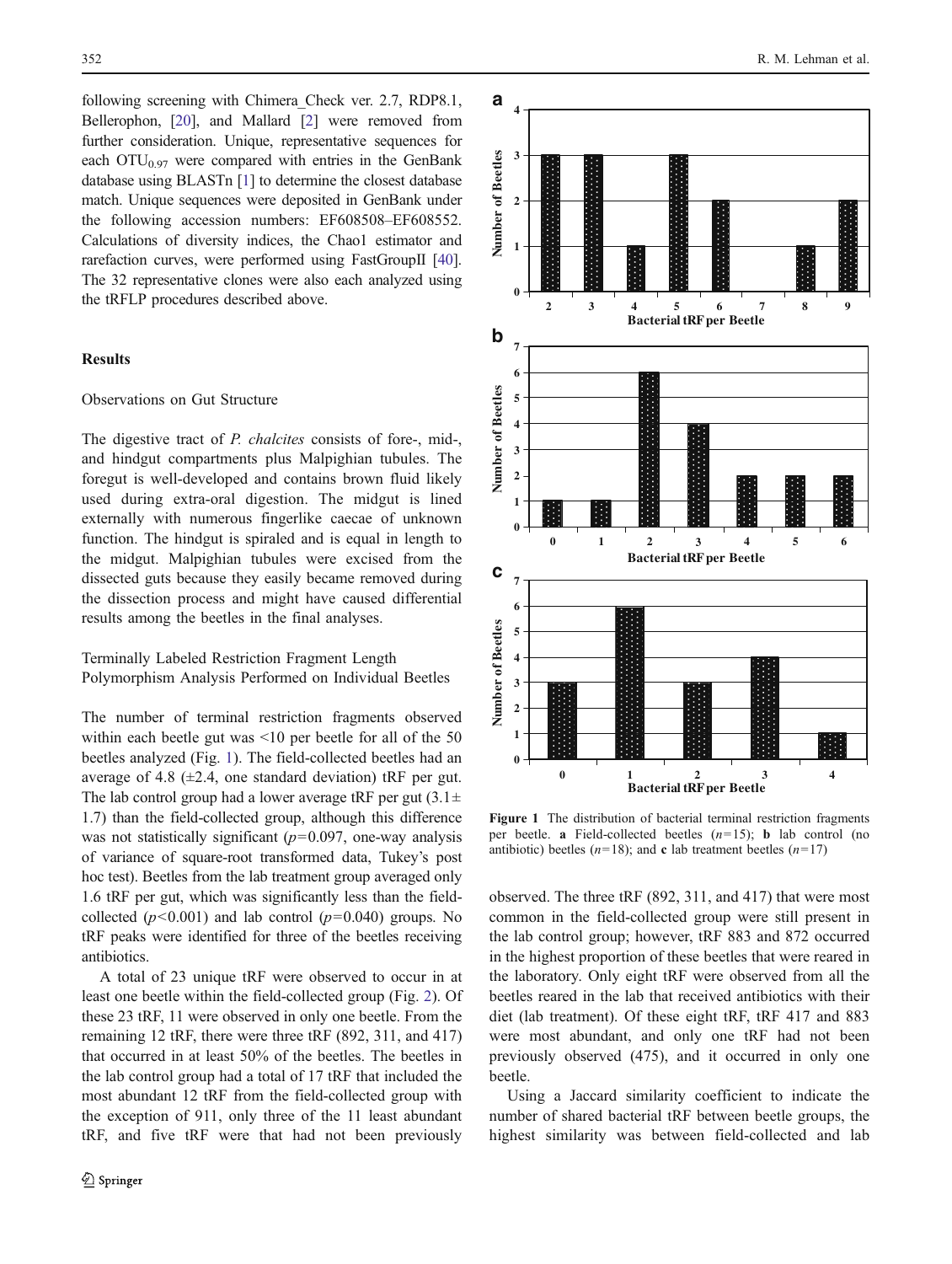<span id="page-4-0"></span>

Figure 2 The proportion of beetles within each group containing each tRF. The tRF are arranged in rank order of abundance as they were observed in the field-collected beetles. tRF comprising >0.1 proportion of the beetles within each group are labeled with the clone

control beetles which shared 43% of the tRF that occurred in one of the two groups. There was similar homology (39%) between the lab control Group and the lab treatment group, but only 19% of the tRF were shared between the field-collected and lab treatment groups.

16S rRNA Gene Clone Libraries Constructed for the Three Groups of Beetles

Ninety-two of the 95 clones picked for the field-collected beetle group provided useful sequence information and formed the 19  $\text{OTU}_{0.97}$  that were affiliated with six taxonomic classes: Gammaproteobacteria, Bacilli, Clostridia, Bacteriodetes, Fusobacteria, and Alphaproteobacteria (Table [1\)](#page-5-0). Most of the Bacilli and Gammaproteobacteria had strong matches to cultured entries in Genbank. In contrast, the Bacteriodetes, Clostridia, and lone Alphaproteobacteria had lower similarities to previously cultured organisms.

The top three most abundant clones in the library were affiliated with the class Bacilli of which two (PCD-4 and PCD-8) most closely matched lactic-acid-producing Enterococci that are found in insect (e.g., termite) intestinal tracts. Clones from that group's library that had the same fragment length (if such a clone existed). a Field-collected beetles; b lab control (no antibiotic) beetles; and c lab treatment beetles

PCD-4 and -8 both had tRF of 892 bp, which was observed in the highest (93%) proportion of the field-collected beetles (Fig. 2). The other abundant Bacilli clone, PCD-13, was most similar to Weissella cibaria that are associated with lactic acid production in the food industry and have been isolated from humans. A fourth clone (PCD-36) affiliated with the class Bacilli most closely matched a Lactococcus garvaeae isolate (AF352166) which was "the predominant lactic-acidproducing bacteria in camels" and was also related (>99%) to a bacterium (AY946285) that was recovered from fire ant digestive tracts [[22](#page-8-0)]. PCD-1, the fourth most abundant clone in the field-collected group, most closely matched Sebaldella termitidis (M58678), an acetate-producing bacterium isolated from termites. The closest cultured match to the Bacteriodetesaffiliated clones PCD-21 and PCD-74 was Dysogomonas capnocytophagoides; however, an uncultured bacterial sequence (AJ576338) recovered from the gut of a scarab beetle was a closer match [\[13\]](#page-8-0). Clones PCD-24, -27, -60, and -66 were affiliated with the Clostridia and have few close cultivated matches, one of which was Sporobacter termitidis (Z49863), an acetate-producing bacterium isolated from termites. PCD-66 most closely matched a Clostridia clone (AB088981) retrieved from the termite gut [\[19\]](#page-8-0). The best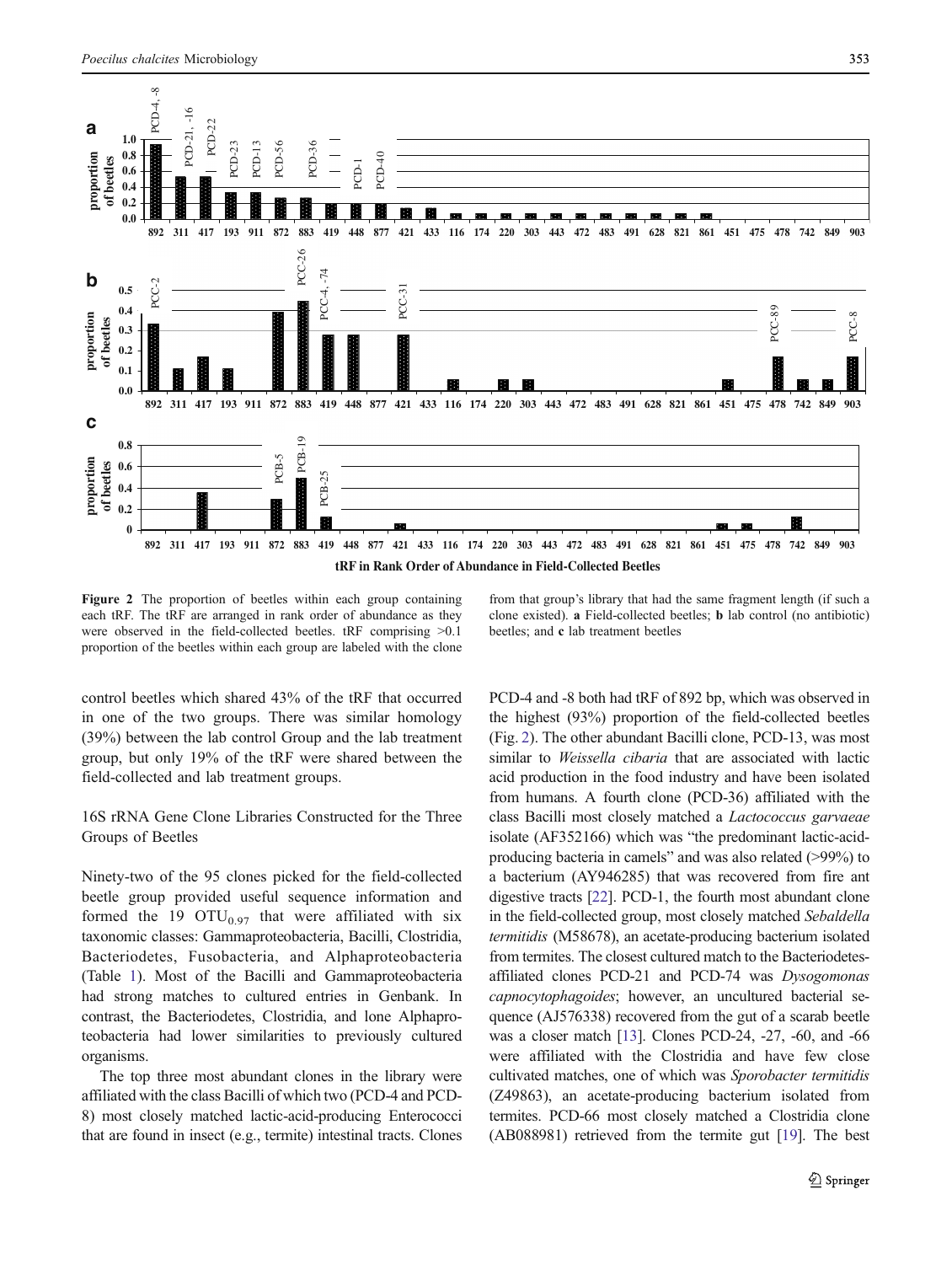| Clone         | Relative abundance<br>$($ of 92 $)$ | Class affiliation    | Closest cultured match,<br>GenBank Accession number | Similarity<br>(approximately<br>1,450 bases; $\%$ ) | tRF<br>(bases) |
|---------------|-------------------------------------|----------------------|-----------------------------------------------------|-----------------------------------------------------|----------------|
| PCD-4         | 20                                  | Bacilli              | Enterococcus casseliflavus, AF039903                | 95.0                                                | 892            |
| $PCD-13$      | 14                                  | Bacilli              | Weissella cibaria, AJ422031                         | 95.9                                                | 911            |
| PCD-8         | 13                                  | Bacilli              | Enterococcus faecalis, AF515223                     | 99.9                                                | 892            |
| $PCD-1$       | 8                                   | Fusobacteria         | Sebaldella termitidis, M58678                       | 95.8                                                | 448            |
| $PCD-40$      | 7                                   | Gammaproteobacteria  | Xanthomonas sp., DQ268763                           | 97.1                                                | 877            |
| <b>PCD-56</b> | 6                                   | Gammaproteobacteria  | Pragia fontium, AJ233424                            | 96.9                                                | 872            |
| <b>PCD-36</b> | 4                                   | Bacilli              | Lactococcus garvieae, AF352166                      | 99.9                                                | 883            |
| $PCD-21$      | 4                                   | <b>Bacteriodetes</b> | Dysgonomonas capnocytophagoides, U41355             | 93.8                                                | 311            |
| <b>PCD-22</b> | 3                                   | Gammaproteobacteria  | Citrobacter freundii, AJ233408                      | 99.7                                                | 417            |
| PCD-24        | 2                                   | Clostridia           | Lachnospiraceae 19gly4, AF550610                    | 94.7                                                | 457            |
| $PCD-27$      | 2                                   | Clostridia           | Anaeroarcus burkinensis, AJ010961                   | 91.7                                                | 491            |
| <b>PCD-70</b> | 2                                   | Gammaproteobacteria  | Morganella sp. JB-T16, AJ781005                     | 95.8                                                | 869            |
| $PCD-23$      |                                     | Gammaproteobacteria  | Pseudomonas sp., AF441203                           | 93.2                                                | 193            |
| $PCD-16$      |                                     | <b>Bacteriodetes</b> | Rikenella microfusus, L16498                        | 91.7                                                | 311            |
| <b>PCD-59</b> |                                     | <b>Bacteriodetes</b> | Alistipes massiliensis, AY547271                    | 93.3                                                | 67             |
| <b>PCD-60</b> |                                     | Clostridia           | Clostridium saccharolyticum, Y18185                 | 93.1                                                | 486            |
| <b>PCD-66</b> |                                     | Clostridia           | None                                                | n/a                                                 | 465            |
| <b>PCD-68</b> |                                     | Alphaproteobacteria  | Magnetospirillum magnetotacticum, Y10110            | 86.8                                                | 821            |
| <b>PCD-74</b> |                                     | <b>Bacteriodetes</b> | Dysgonomonas capnocytophagoides, U41355             | 91.7                                                | 872            |

<span id="page-5-0"></span>Table 1 Clone identities for the field-collected group in order of relative abundance

cultured matches for clones PCD-16 and PCD-59 were affiliated with the genus Rikenella which is commonly isolated from gastrointestinal environments. PCD-23, a Gammaproteobacteria, only had a 93.2% match to a cultured database entry but a 96.9% match to a clone recently recovered from a honeybee [\[3\]](#page-8-0). PCD-68, the only Alphaproteobacteria found in any of the libraries, distantly (86.8%) matched the sequence of Magnetospirillum magnetotacticum.

The ninety-two clones (three clones did not produce useful sequence data) of the lab control group formed only nine  $\text{OTU}_{0.97}$  (Table 2), and the top four most abundant clones were all Gammaproteobacteria. The clones PCC-26, -74, and -51 had the exact same closest cultured GenBank matches as  $\text{OTU}_{0.97}$  in the field-collected library, and two other clones (PCC-4, -74) shared a high degree of similarity with counterparts in the field-collected library. The most abundant  $OTU_{0.97}$  (PCC-89), a Coxiellaceae, comprised 28% of the lab control library and was most similar (98.8%) to an endosymbiont of a Collembola [\[9](#page-8-0)], an unclassified Coxiellaceae. No clones similar to PCC-89 were observed in the field-collected library. The closest cultured match to the abundant PCC-31 was Halfnia alvei, AY572428.

The 39 clones (one clone did not produce quality sequence) of the lab treatment library fell into four  $\text{OTU}_{0.97}$  with a Gammaproteobacteria being most abundant followed by a Bacilli (PCB-19) that closely matched Lactococcus garvieae, which was also moderately abundant in the field-collected and lab control libraries (Table [3\)](#page-6-0).

Based on diversity indices including the Chao1 estimator, the field-collected library was more diverse than the lab control, which was in turn more diverse than the lab treatment library (Table [4\)](#page-6-0). Estimates of library coverage

Table 2 Clone identities for the lab control group in order of relative abundance

| Clone         | Relative Abundance<br>$($ of 92 $)$ | Class Affiliation   | Closest Cultured Match,<br>GenBank Accession# | Similarity (approximately<br>1,450 bases; $\%$ ) | tRF<br>(bases) |
|---------------|-------------------------------------|---------------------|-----------------------------------------------|--------------------------------------------------|----------------|
| <b>PCC-89</b> | 26                                  | Gammaproteobacteria | Unclassified Coxiellaceae AF327558            | 98.8                                             | 478            |
| PCC-4         | 19                                  | Gammaproteobacteria | Citrobacter amalonaticus, AF025370            | 99.7                                             | 419            |
| $PCC-31$      | 16                                  | Gammaproteobacteria | Hafnia alvei, AY572428                        | 99.4                                             | 421            |
| PCC-9         | 11                                  | Gammaproteobacteria | Serratia fonticola, AF286869                  | 96.7                                             | 220            |
| PCC-8         | 8                                   | Bacilli             | Lactobacillus letivazi, AJ417738              | 99.9                                             | 903            |
| $PCC-26$      | 6                                   | Bacilli             | Lactococcus garvieae, AF352166                | 99.7                                             | 883            |
| $PCC-74$      |                                     | Gammaproteobacteria | Morganella sp, AJ781005                       | 91.7                                             | 419            |
| $PCC-2$       |                                     | Bacilli             | Enterococcus silesiacus, AM039966             | 99.7                                             | 892            |
| $PCC-51$      |                                     | Bacilli             | Weissella cibaria, AJ422031                   | 99.8                                             | 911            |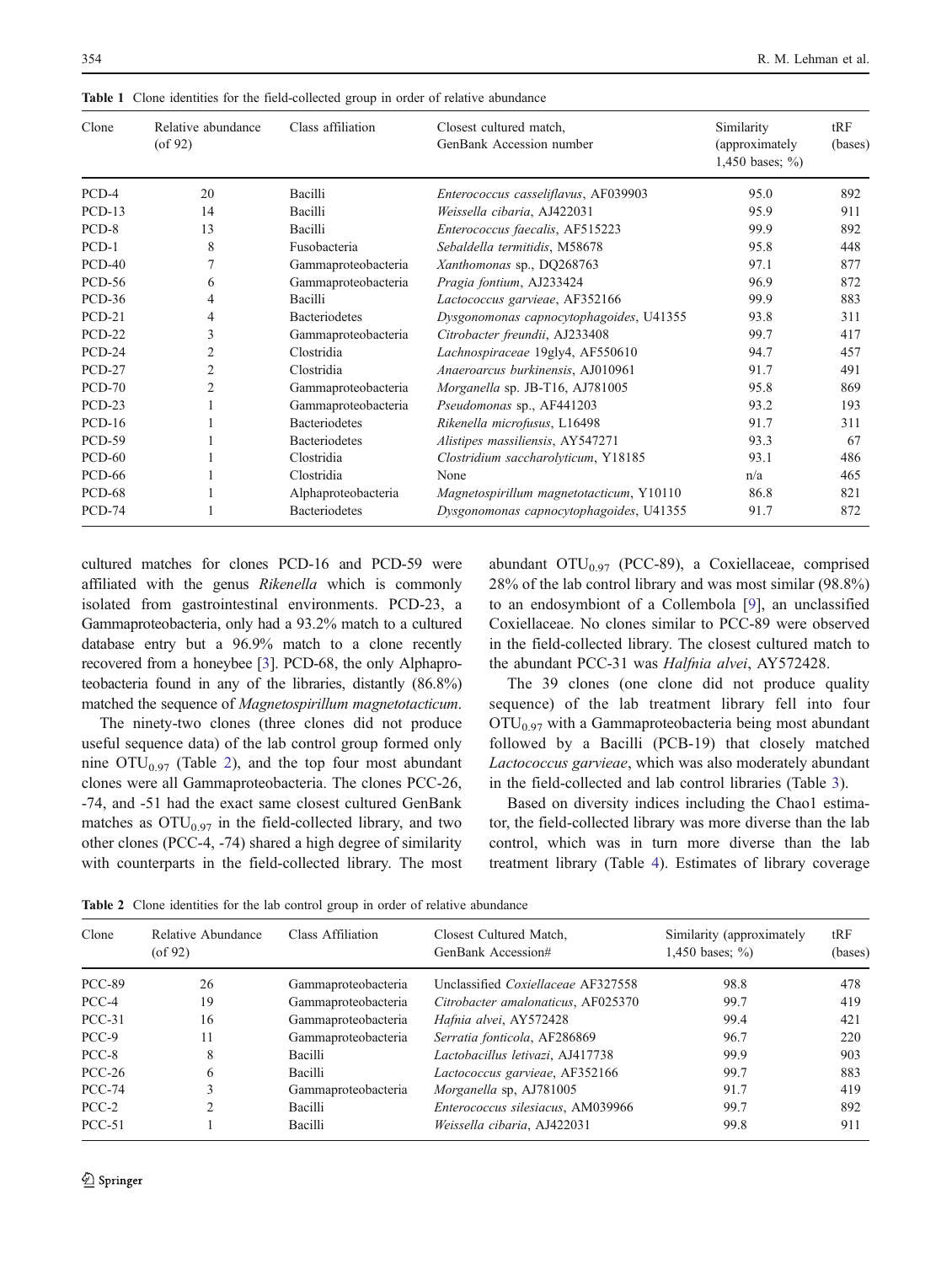| Clone    | Relative Abundance<br>$($ of 39 $)$ | Class Affiliation   | Closest Cultured Match,<br>GenBank Accession# | Similarity (approximately<br>1,450 bases, $\%$ ) | tRF<br>(bases) |
|----------|-------------------------------------|---------------------|-----------------------------------------------|--------------------------------------------------|----------------|
| $PCB-25$ | 23                                  | Gammaproteobacteria | Enterobacter cloacae, AJ251469                | 98.4                                             | 419            |
| $PCB-19$ | 12                                  | Bacilli             | Lactococcus garvieae, AF352166                | 99.9                                             | 883            |
| PCB-5    |                                     | Gammaproteobacteria | Serratia marscesens, AF124040                 | 99.7                                             | 872            |
| PCB-9    |                                     | Bacilli             | Bacillus fusiformis, AY907676                 | 99.9                                             | 448            |

<span id="page-6-0"></span>Table 3 Clone identities for lab treatment group in order of relative abundance

and species rarefaction plots (Fig. [3\)](#page-7-0) support the effectiveness of the sampling. In terms of specific compositional elements, the field-collected library was most complex of the three libraries, with equal numbers of  $\text{OTU}_{0.97}$  from each of the four most abundant classes (Fig. [4](#page-7-0)a) and Bacilli comprising a majority (55.5%) of the total clones (Fig. [4](#page-7-0)b). The lab control and lab treatment libraries had a similar gross composition that was divided nearly equally between the classes Gammaproteobacteria and Bacilli in terms of number of  $\text{OTU}_{0.97}$  and dominated by Gammaproteobacteria in terms of relative clone abundances. Statistical comparison of library composition using the Ribosomal Database Project Library Compare probability analysis [[38\]](#page-9-0) demonstrated that significant ( $p \le 0.05$ ) differences between the field-collected and lab control libraries were due to differences in the numbers of sequences affiliated with the family Enterobacteriaceae and in the presence/absence sequences from the family Coxiellaceae and the class Clostridia. No significant differences were observed between the composition of the lab control and lab treatment libraries.

tRF peaks for all 32 clones representing each  $\text{OTU}_{0.97}$ were determined and presented with their taxonomic affiliations (Tables [1](#page-5-0), [2](#page-5-0) and 3) and also adjacent to the observed tRF abundance in the individual beetles (Fig. [2](#page-4-0)). Only four of the 32 clones had tRFs that were not represented in the tRF analyses performed on the individual beetles, and three of these were Clostrida (PCD-24, -60, -66). All tRFs that occurred in more than a single beetle could be matched with a clone from either the fieldcollected or lab control libraries, with two minor exceptions

(tRF 433 appeared in two beetles and tRF 742 in three beetles). tRFs 417, 419, and 421 were maintained separately to uphold the 2 bp window used in data analysis; however, all clones that possessed these tRF were from closely related Gammaproteobacteria. Moreover, many of these Gammaproteobacteria with tRF peaks between 417 and 421 bp also produced a minor peak at 872 bp, which we also observed with our E. coli positive controls (data not shown).

# Bacterial Cell Enumeration

An average of  $5.92 \times 10^6$  ( $\pm 3.54 \times 10^6$ , one standard error,  $n=3$ ) bacteria cells per gut were enumerated. Assuming a fresh gut weight of 40 mg and a density of one, then there were  $1.48 \times 10^8$  bacteria ( $\pm 8.85 \times 10^7$ ) per milliliter of gut.

## Discussion

tRFLP analyses performed on individual beetles showed that wild P. chalcites gut bacterial communities were simple, producing an average of five tRF per beetle. Analysis of the clone library derived from the 15 wild beetles reinforced this conclusion, producing only 19  $\text{OTU}_{0.97}$  and a Shannon–Weiner diversity index of 2.46 compared to values between 3 and 4 reported for the hindgut of crane fly larvae [[8\]](#page-8-0). The low complexity of P. chalcites gut communities were similar to that reported for intestines from the carabids H. pensylvanicus and A. sanctaecrucis [\[28](#page-9-0)], honeybees [[3\]](#page-8-0), aphids [[16\]](#page-8-0), ant lions

| Beetle group    | $N^{\rm a}$ | $S^b$ | ChaoI <sup>c</sup> | Shannon–Weiner diversity index, H | Evenness, $H/H_{\text{max}}^d$ | Library Coverage <sup>e</sup> |
|-----------------|-------------|-------|--------------------|-----------------------------------|--------------------------------|-------------------------------|
| Field-collected | 92          |       |                    | 2.46                              | 0.84                           | 0.93                          |
| Lab control     | 92          |       |                    | 1.88                              | 0.85                           | 0.99                          |
| Lab treatment   | 39          |       | NA                 | 0.97                              | 0.70                           | 0.97                          |

**Table 4** Diversity indices for the 16S rRNA gene clone libraries using  $\text{OTU}_{0.97}$ 

 $NA$  Not applicable (cannot be calculated because there were no doubletons)  $a$ <sup>a</sup> Number of clones

 $b$  Observed number of  $\text{OTU}_{0.97}$  groups

<sup>c</sup>Chao1=S+(n<sub>1</sub>)<sup>2</sup>/2n<sub>2</sub>, where n<sub>1</sub> is the number of singletons and n<sub>2</sub> is the number of doubletons dH<sub>max</sub>=ln(S)<br><sup>e</sup>Calculated using Good's equation: coverage=1−(n<sub>1</sub>/N)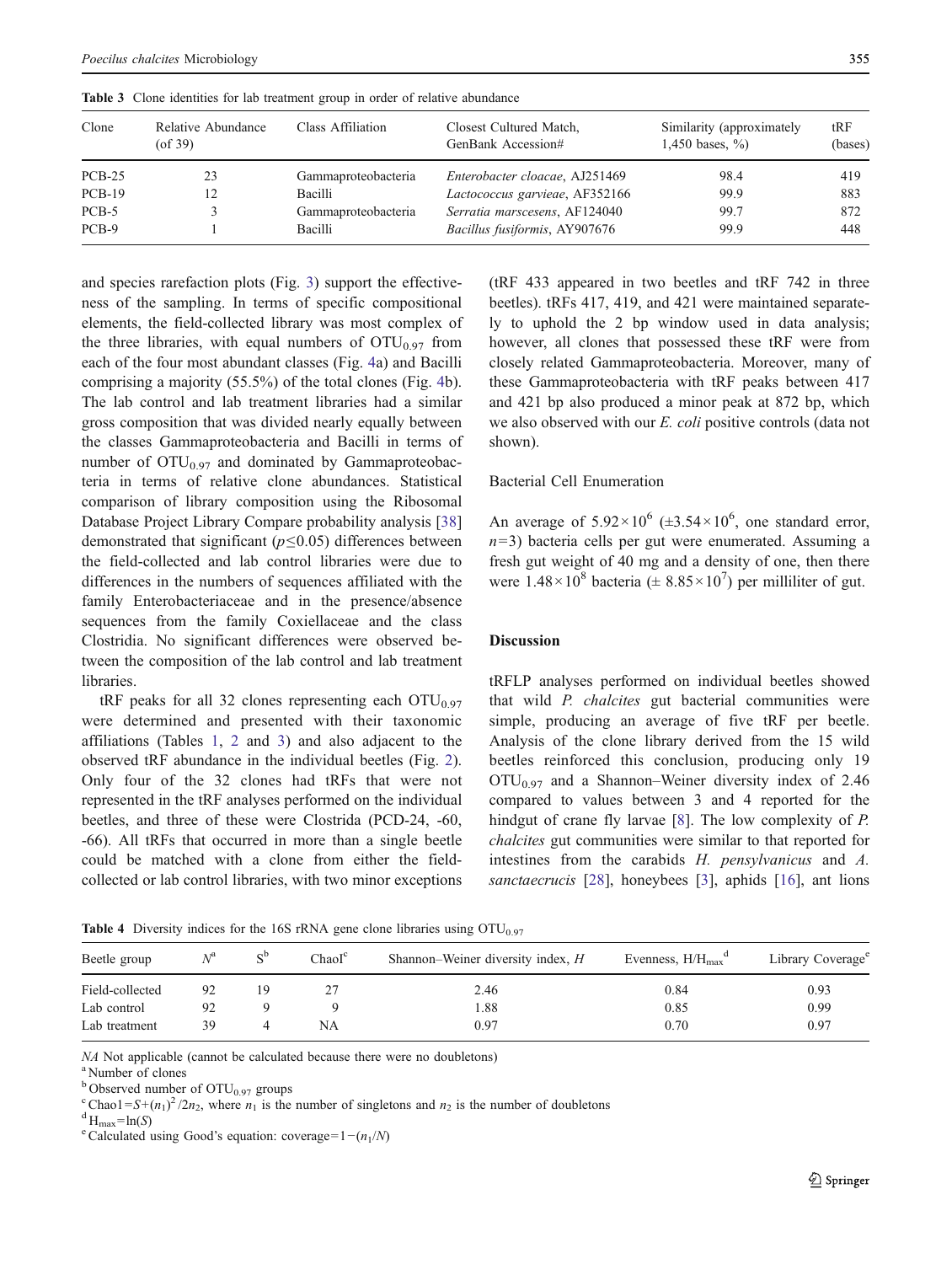<span id="page-7-0"></span>

Figure 3 Rarefaction analysis of the bacterial 16S rRNA gene clone libraries from the three groups of beetles. The darker gray line represents the field-collected beetles; the black line represents the lab control beetles; and the *lighter gray line* represents the lab treatment beetles

[\[12](#page-8-0)], and gypsy moth larvae [\[6](#page-8-0)]. On the other hand, termites [[34\]](#page-9-0) and scarab beetle larvae [\[13](#page-8-0)] are reported to have much greater diversity of gut bacteria.

The use of tRFLP on low complexity communities has been shown to be particularly appropriate [\[15](#page-8-0)] and allows the assessment of variation among individual beetles. We found a distribution of specific tRF peaks across the individual P. chalcites with few of the tRF occurring at higher frequency within the continuum. This level of variability in the bacterial populations among individuals of the same species is similar to that observed within several bee species using single-strand conformation polymorphism (16S rRNA genes) analysis [[30\]](#page-9-0), within ant lions using clone abundances [[12\]](#page-8-0), within aphids using tRFLP profiles [[16\]](#page-8-0), or within honeybees using tRFLP [[3\]](#page-8-0). In contrast, tRFLP profiles of individual field-collected granivorous carabids H. pensylvanicus and A. sanctaecrucis shared the majority of tRF peaks [\[28](#page-9-0)], and those of individual gypsy moth larvae were very uniform [\[6](#page-8-0)]. However, the gypsy moth larvae were raised from eggs under uniform laboratory conditions.

The taxa we found in the field-collected beetles Enterobacteriaceae and the other Gammaproteobacteria, Bacteriodetes, Lactobacillae, and Clostridia are consistently associated with animal hosts and frequently observed in clone libraries from arthropod digestive tracts [\[3](#page-8-0), [6,](#page-8-0) [12](#page-8-0), [13,](#page-8-0) [28](#page-9-0), [30](#page-9-0), [34](#page-9-0)]. The closest matches in the GenBank database for the majority of all clones have been isolated or cloned from insects, among other sources. Many of the clones are affiliated with taxa containing organisms that have facultative or obligate anaerobic physiologies and participate in organic acid production. No clones affiliated with Actinobacteria, common gram-positive soil bacteria, were found in any of the libraries. The number of bacteria per milliliter gut we estimated,  $1.48 \times 10^8$  ( $\pm 8.85 \times 10^7$ ), should be

considered a minimum as the extraction and suspension of bacteria from the gut tissue were likely to be <100%. While the cell counts were only performed on three beetles, these values are within the range reported for the intestines of other arthropods in which bacterial roles have been studied [\[7](#page-8-0), [12](#page-8-0)]. Together, these observations indicate that the bacteria are residents with potential functional relationships with their host.

We are only aware of one other study of carabid gut bacteria using culture-independent methods. A Weissella sp. found in the ground beetle H. pensylvanicus [[28\]](#page-9-0) was very similar to the *W. cibaria* clone (PCD-13) that was abundant in the field-collected group and also represented in the lab control group (PCC-51). The most abundant clone (H. alvei) reported in the carabids H. pensylvanicus and A. sanctaecrucis [\[28](#page-9-0)] was nearly identical to the clone PCC-31 that was abundant in the lab control library.

Laboratory rearing imposed a different and less diverse diet on the beetles than in the field. The microbial communities in other insects such as the gypsy moth larvae [\[6](#page-8-0)] and termites [\[5](#page-8-0)] respond to different diets. From the 11 tRF observed in only one of the field-collected beetles, eight were not observed in any lab-reared beetles, and five of these rare tRF were produced from the same beetle. These rare tRF may have been food-related, especially



Figure 4 Class affiliation of clones for each of the three beetle groups. **a** As a percentage of the number of  $OTU_{0.97}$  with in each library. b As a percentage of the total clones within each library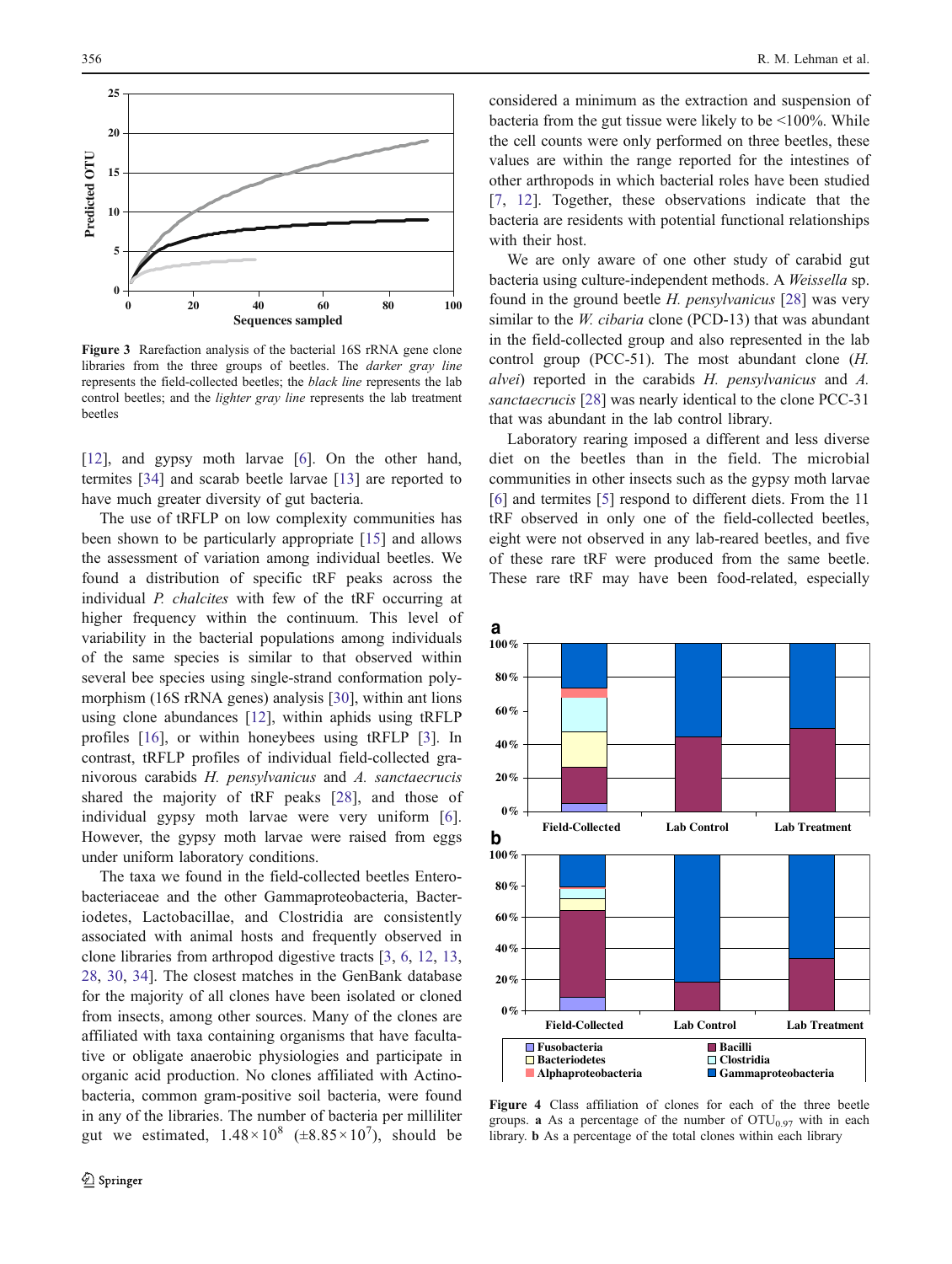<span id="page-8-0"></span>since there were no clones that possessed a matching tRF. Nonetheless, laboratory rearing only resulted in the loss of one relatively abundant peak (911) observed in the wild beetles; however, a clone from the lab control library (PCC-51) possessed this same-size tRF. In comparisons of labreared and wild aphids [16] or honeybees [3], little effect of lab rearing was detected on the bacterial intestinal populations using 16S rRNA gene analyses. The antibiotictreated beetles clearly had a lower diversity of intestinal bacteria compared to their lab-reared controls, with an otherwise equivalent diet. Three of the 17 surviving beetles receiving antibiotics did not produce a single tRFLP peak. The ability to manipulate beetle gut bacteria with a combination of diet and antibiotics should provide a means to determine function of these bacteria.

In conclusion, we have found that digestive tract of the ground beetle, P. chalcites, is colonized by a simple bacterial community that possesses autochthonous characteristics. Based on the taxonomic affiliation of many of the clones, at least one possible function is nutritional—the production of organic acids from more complex substrates. The characterization of the gut bacteria of the predaceous ground beetle P. chalcites allows laboratory manipulative studies using diet and antibiotics to investigate the roles of gut microbes on a comparative basis with the two granivorous ground beetles, H. pensylvanicus and A. sanctaecrucis, that we have previously characterized. The bacterial 16S rRNA gene sequences generated during the current study permits analysis of in situ bacterial population abundances of individual gut compartments (fore-, mid-, and hindguts) using in situ hybridization or quantitative PCR methods.

Acknowledgements Technical assistance is acknowledged by ARS employees Amy Christie, Janet Fergen, Kendra Jensen Kallemeyn, Lacey Kruse, Matt Jones, and Malissa Mayer; Dave Cummings (Point Loma University) and Andrew Shewmaker (Idaho National Laboratories) provided a copy of their software "Grouper". The manuscript was improved by comments contributed by Wade French and Louis Hesler (USDA-ARS).

### References

- 1. Altschul SF, Madden TL, Schaffer AA, Zhang J, Zhang Z, Miller W, Lipman DJ (1997) Gapped BLAST and PSI-BLAST: a new generation of protein database search programs. Nucl Acids Res 25:3389–3402
- 2. Ashelford KE, Chuzhanova NA, Fry JC, Jones AJ, Weightman AJ (2006) New screening software shows that most recent large 16S rRNA gene clone libraries contain chimeras. Appl Environ Microbiol 72:5734–5741
- 3. Babendreier D, Joller D, Romeis J, Bigler F, Widmer F (2007) Bacterial community structures in honeybee intestines and their response to two insecticidal proteins. FEMS Microbiol Ecol 59:600–610
- 4. Bourtzis K, Miller TA (2003) Insect Symbiosis. CRC, Boca Raton
- 5. Brauman A, Dore J, Eggleton P, Bignell D, Breznak JA, Kane MD (2001) Molecular phylogenetic profiling of prokaryotic communities in guts of termites with different feeding habits. FEMS Microbiol Ecol 35:27–36
- 6. Broderick NA, Raffa KF, Goodman RM, Handelsman J (2004) Census of the bacterial community of the gypsy moth larval midgut by using culturing and culture-independent methods. Appl Environ Microbiol 70:293–300
- 7. Cazemier AE, Hackstein JHP, Op den Camp HJM, Rosenberg J, van der Drift C (1997) Bacteria in the intestinal tract of different species of Arthropods. Microb Ecol 33:189–197
- 8. Cook DM, Henricksen ED, Upchurch R, Peterson JBD (2007) Isolation of polymer-degrading bacteria and characterization of the hindgut bacterial community from the detritus-feeding larvae of Tipula abdominalis (Diptera: Tipulidae). Appl Environ Microbiol 73:5683–5686
- 9. Czarnetzki AB, Tebbe CC (2004) Diversity of bacteria associated with Collembola—cultivation-independent survey based on PCRamplified 16S rRNA genes. FEMS Microbiol Ecol 49:217–227
- 10. Dillon RJ, Dillon VM (2004) The gut bacteria of insects: nonpathogenic interactions. Ann Rev Entomol 49:71–92
- 11. Douglas AE (2007) Symbiotic microorganisms: untapped resources for insect pest control. Trends Biotechnol 25:338–342
- 12. Dunn AK, Stabb EV (2005) Culture-independent characterization of the microbiota of the ant lion Mymeleon mobilis (Neuroptera: Mrymeleontidae). Appl Environ Microbiol 71:8784–8794
- 13. Egert M, Wagner B, Lemke T, Brune A, Friedrich MW (2003) Microbial community structure in midgut and hindgut of the humus-feeding larva of Pachnoda ephippiata (Coleoptera: Scarabaeidae). Appl Environ Microbiol 69:6659–6668
- 14. Egert M, Stingl U, Bruun DL, Pommerenke B, Brune A, Friedrich MW (2005) Structure and topology of microbial communities in the major gut compartments of Melolontha melolontha larvae (Coleoptera: Scarabaeidae). Appl Environ Microbiol 71:4556– 4566
- 15. Engebretson JJ, Moyer CL (2003) Fidelity of select restriction endonucleases in determining microbial diversity by terminalrestriction fragment length polymorphism. Appl Environ Microbiol 69:4823–4829
- 16. Haynes S, Darby AC, Daniell TJ, Webster G, van Veen FJF, Godfray HCJ, Prosser JI, Douglas AE (2003) Diversity of bacteria associated with natural aphid populations. Appl Environ Microbiol 69:7216–7223
- 17. Hobbie JE, Daley RJ, Jasper S (1977) Use of nuclepore filters for counting bacteria by fluorescent microscopy. Appl Environ Microbiol 33:1225–1228
- 18. Honek A, Martinkova Z, Saska P (2005) Post-dispersal predation of Taraxacum officinale (dandelion) seed. J Ecol 93:345–352
- 19. Hongoh Y, Ohkuma M, Kudo T (2003) Molecular analysis of bacterial microbiota in the gut of the termite Reticulitermes speratus (Isoptera; Rhinotermitidae). FEMS Microbiol Ecol 44:231–242
- 20. Huber T, Faulkner G, Hugenholtz P (2004) Bellerophon; a program to detect chimeric sequences in multiple sequence alignments. Bioinformatics 20:2317–2319
- 21. Lane DR (1991) 16S/23S rRNA sequencing. In: Stackebrandt E, Goodfellow M (eds) Nucleic acid techniques in bacterial systematics. Wiley, Chichester, pp 115–175
- 22. Li H, Medina F, Vinson SB, Coates CJ (2005) Isolation, characterization, and molecular identification of bacteria from the red imported fire ant (Solenopsis invicta) midgut. J Invertebr. Pathol 89:203–209
- 23. Liu W-T, Marsh TL, Cheng H, Forney LJ (1997) Characterization of microbial diversity by determining terminal restriction fragment length polymorphisms of genes encoding 16S rRNA. Appl Environ Microbiol 63:4516–4522